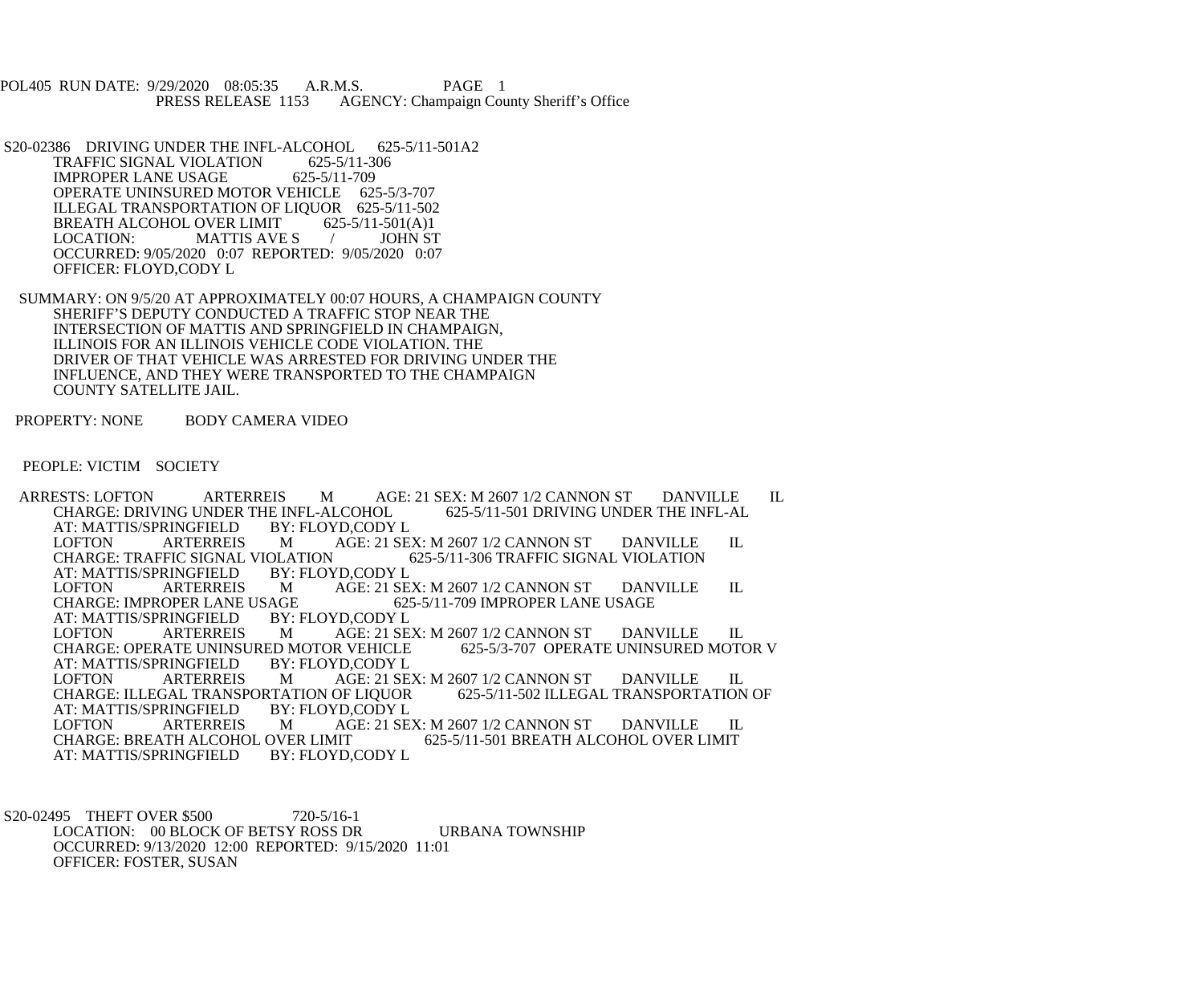- POL405 RUN DATE: 9/29/2020 08:05:35 A.R.M.S. PAGE 2<br>PRESS RELEASE 1153 AGENCY: Champaign Cou AGENCY: Champaign County Sheriff's Office
- SUMMARY: RP STATED HER HUSBAND, WHO DOES NOT LIVE WITH HER, STOLE HER CELL PHONE AND FALSE TEETH. ATTEMPTS TO CONTACT THE SUSPECT HAVE BEEN UNSUCCESSFUL.
- PROPERTY: NONE BODY CAMERA VIDEO
	- STOLEN 1 OTHER PROPERTY THAN LISTD
	- STOLEN 1 CELLULAR PHONE
	- STOLEN 1 CELL PHONE ACCESSORY

 OFFENDER AGE: 36 SEX: M VICTIM AGE: 38 SEX: F URBANA IL

- S20-02498 DECEPTIVE PRACTICES 720-5/17-1 LOCATION: 00 BLOCK OF REBECCA DR URBANA TOWNSHIP OCCURRED: 9/12/2020 12:00 REPORTED: 9/15/2020 12:58 OFFICER: FOSTER, SUSAN
- SUMMARY: RP STATED THAT SHE RECEIVED A CHECK FOR A LARGE SUM OF MONEY AS AN OFFER TO BECOME A "MYSTERY SHOPPER". WHEN THE RP CASHED THE CHECK- THE REST OF THE MONEY IN HER BANK ACCOUNT WAS GONE ALONG WITH THE AMOUNT OF THE CHECK SHE DEPOSITED.
- PROPERTY: NONE BODY CAMERA VIDEO
	- STOLEN CURRENCY-NOT CHECKS/BOND
	- OFFENDER SEX: RACE: HEIGHT: 000 WEIGHT: 000 HAIR: EYES: VICTIM AGE: 63 SEX: F URBANA IL
- S20-02531 TRESPASS TO LAND/REAL PROPERTY 720-5/21-3<br>LOCATION: 00 BLOCK OF ANTHONY DR E URBANA TOWNSHIP LOCATION: 00 BLOCK OF ANTHONY DR E OCCURRED: 9/17/2020 18:00 REPORTED: 9/18/2020 10:31 OFFICER: PRYOR, BILLY
- SUMMARY: THE VICTIM REPORTED THAT TWO INDIVIDUALS ON 4 WHEELER (ATV), DROVE ONTO HIS PROPERTY AND WERE SPINNING THE TIRES IN THE GRAVEL. IT'S POSTED NO TRESPASSING AT THE ENTRANCE.
- PROPERTY: NONE 1 BODY CAMERA VIDEO
	- OFFENDER SEX: RACE: HEIGHT: 000 WEIGHT: 000 HAIR: EYES: VICTIM AGE: 65 SEX: M URBANA IL VICTIM AGE: 65 SEX: M URBANA
- S20-02539 CRIMINAL DAMAGE TO PROPERTY 720-5/21-1 LOCATION: 00 BLOCK OF DALE DR HENSLEY TOWNSHIP OCCURRED: 9/19/2020 4:45 REPORTED: 9/19/2020 10:58 OFFICER: FOSTER, SUSAN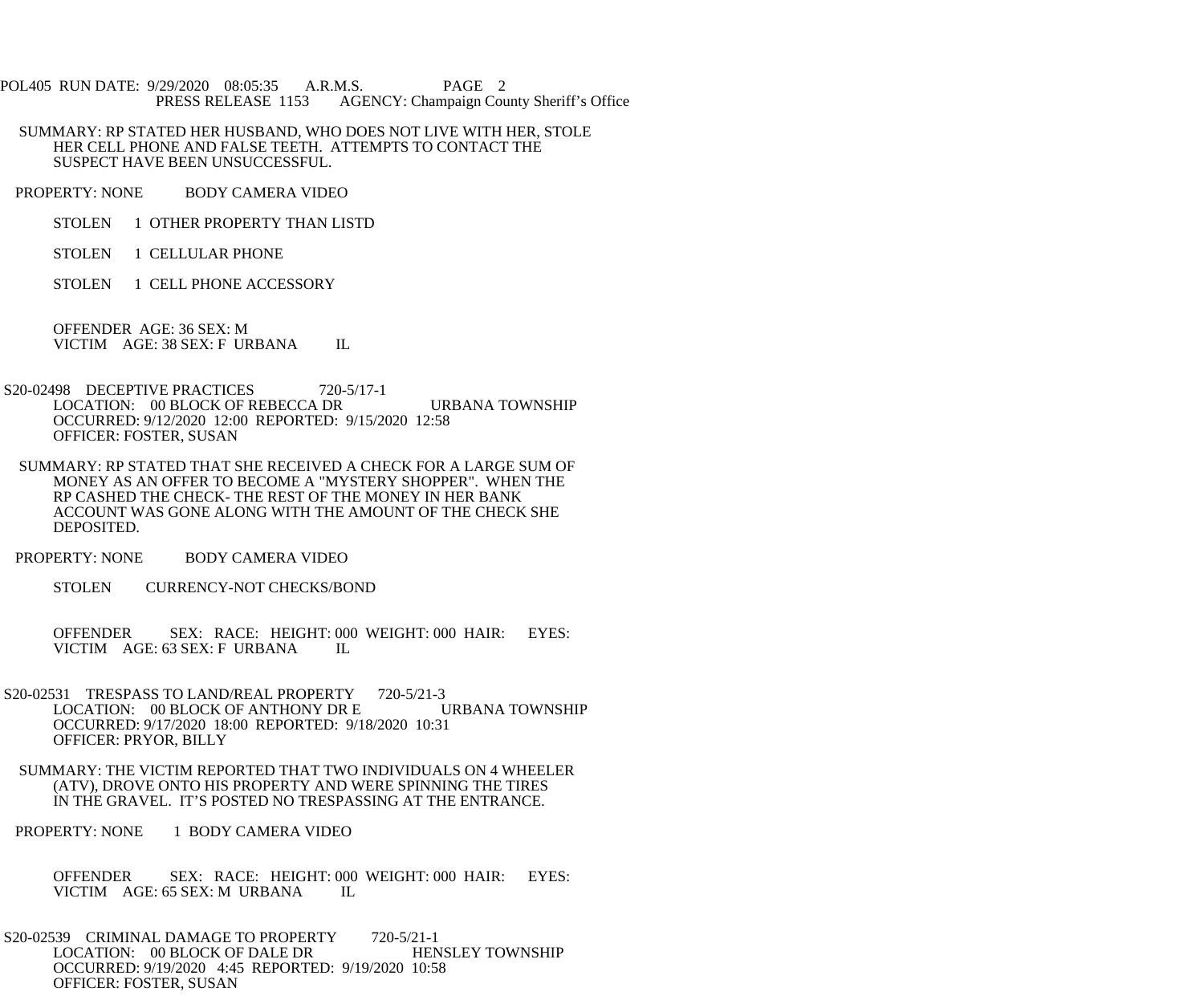POL405 RUN DATE: 9/29/2020 08:05:35 A.R.M.S. PAGE 3 PRESS RELEASE 1153 AGENCY: Champaign County Sheriff's Office

 SUMMARY: RP STATED THAT HER BOYFRIEND DAMAGED HER TV DURING AN ARGUMENT. THE BOYFRIEND WAS GOA.

PROPERTY: NONE BODY CAMERA VIDEO

DAMAGED 1 TELEVISION

 OFFENDER AGE: 30 SEX: M VICTIM AGE: 24 SEX: F AURORA IL

S20-02549 BURGLARY RESIDENTIAL 720-5/19-3 LOCATION: 00 BLOCK OF YOUNG ST LUDLOW OCCURRED: 9/18/2020 1:50 REPORTED: 9/20/2020 12:57 OFFICER: PRYOR, BILLY

 SUMMARY: THE VICTIM REPORTED SOMEONE ENTERED HER RESIDENCE AND HAD TAKEN HER WALLET AND A 32" ROKO TV.

PROPERTY: STOLEN 1 PURSE OR WALLET

STOLEN 1 DOCUMENTS / RECEIPTS

NONE 1 BODY CAMERA VIDEO

STOLEN 1 CREDIT/DEBIT/GAS CARDS

STOLEN 1 DOCUMENTS / RECEIPTS

STOLEN 1 CREDIT/DEBIT/GAS CARDS

STOLEN 1 DOCUMENTS / RECEIPTS

STOLEN 7 CURRENCY-NOT CHECKS/BOND

OFFENDER SEX: RACE: HEIGHT: 000 WEIGHT: 000 HAIR: EYES:<br>VICTIM AGE: 37 SEX: F LUDLOW IL VICTIM AGE: 37 SEX: F LUDLOW

S20-02576 CRIMINAL DAMAGE TO PROPERTY 720-5/21-1<br>LOCATION: 00 BLOCK OF HARRISON ST S LOCATION: 00 BLOCK OF HARRISON ST S OCCURRED: 9/20/2020 23:45 REPORTED: 9/23/2020 9:17 OFFICER: PRYOR, BILLY

 SUMMARY: THE VICTIM REPORTED THAT SOMEONE SHATTERED HIS FRONT WINDSHIELD OF HIS VEHICLE, AND POSSIBLY USED A CUT UP TREE PIECE FROM HIS YARD.

PROPERTY: NONE 1 BODY CAMERA VIDEO

DAMAGED 1 WINDSHIELD

OFFENDER SEX: RACE: HEIGHT: 000 WEIGHT: 000 HAIR: EYES: